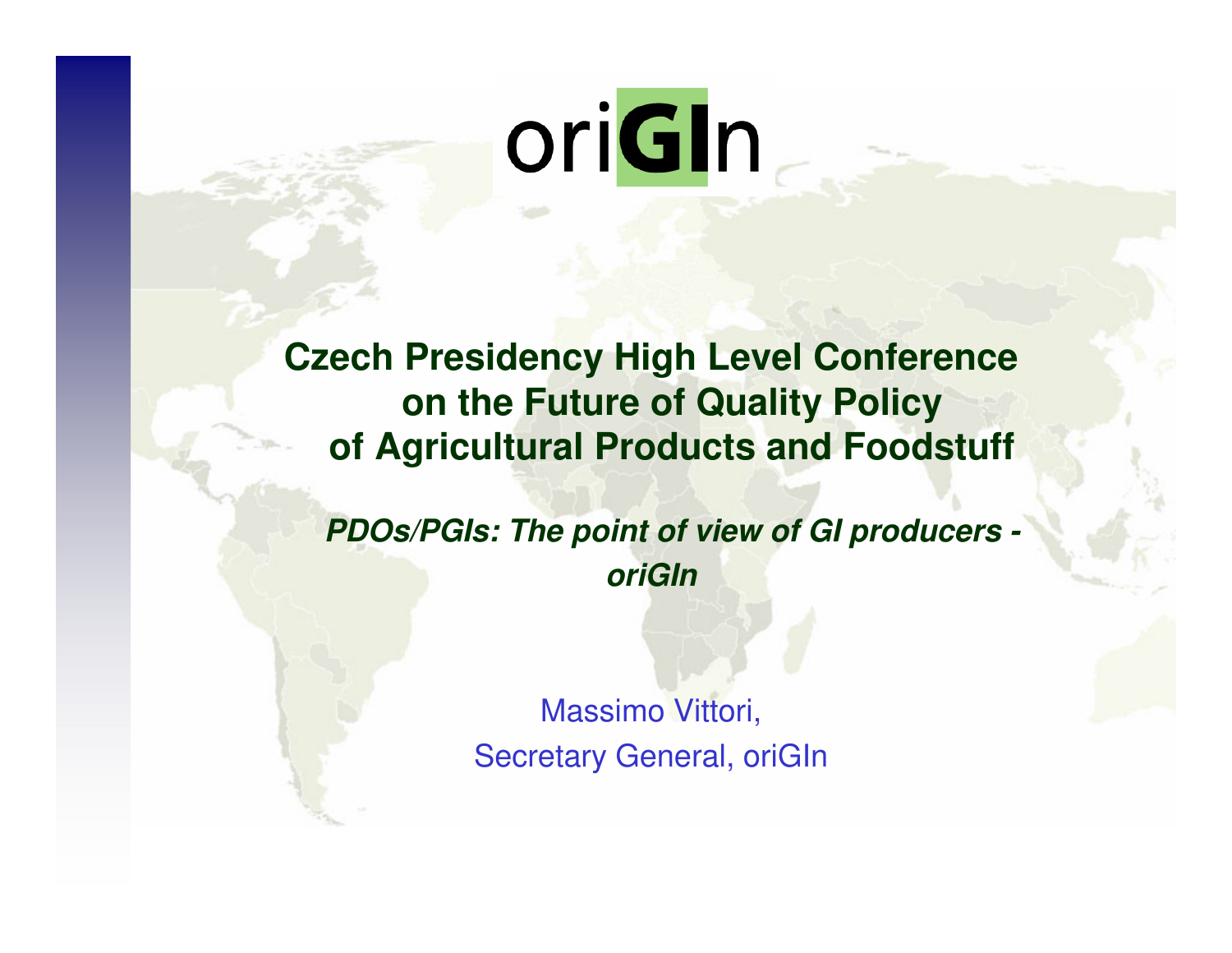# **Summary**

- I. Optimizing/clarifying the EU system of GI protection
- II. GIs and trademarks
- III. Strengthening the role of GI producers' groups
- IV. Additional criteria to grant protection
- V. GI protection: the international dimension

# oriGIn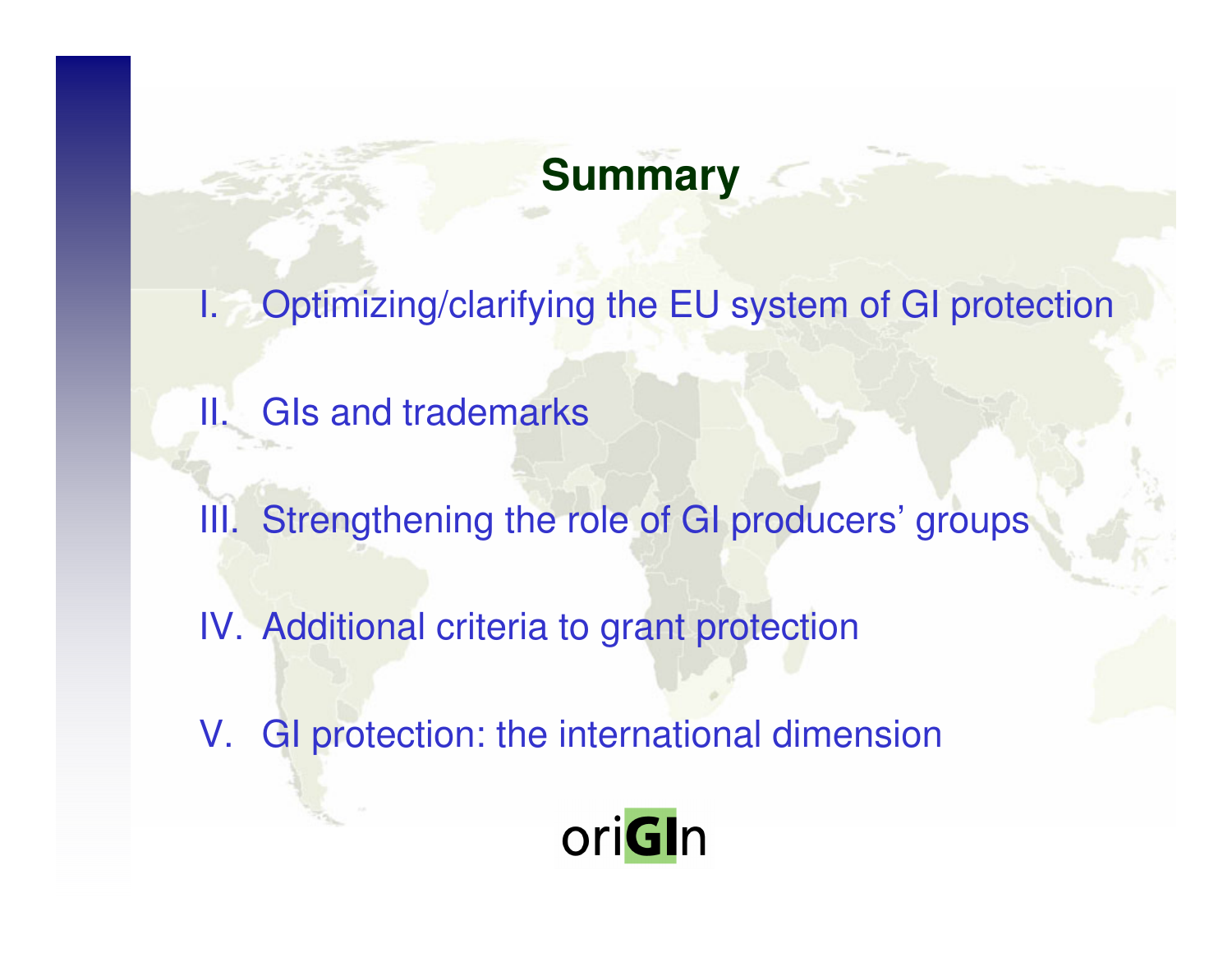#### **I. Optimizing/clarifying the EU system of GI protection**

#### **a. "Ex officio"**

k.

#### The true nature of PDOs/PGIs + limited financial resources of several producers

#### Crucial role of "ex officio protection" for the EU GI system:

- k.  $\blacksquare$  Urgent need to clarify the rules concerning the  $ex$ officio protection in the Regulation 510/2006 (following the ECJ ruling in the "Parmesan case")
	- Procedures for its concrete implementation by national authorities in Member States

# oriGIn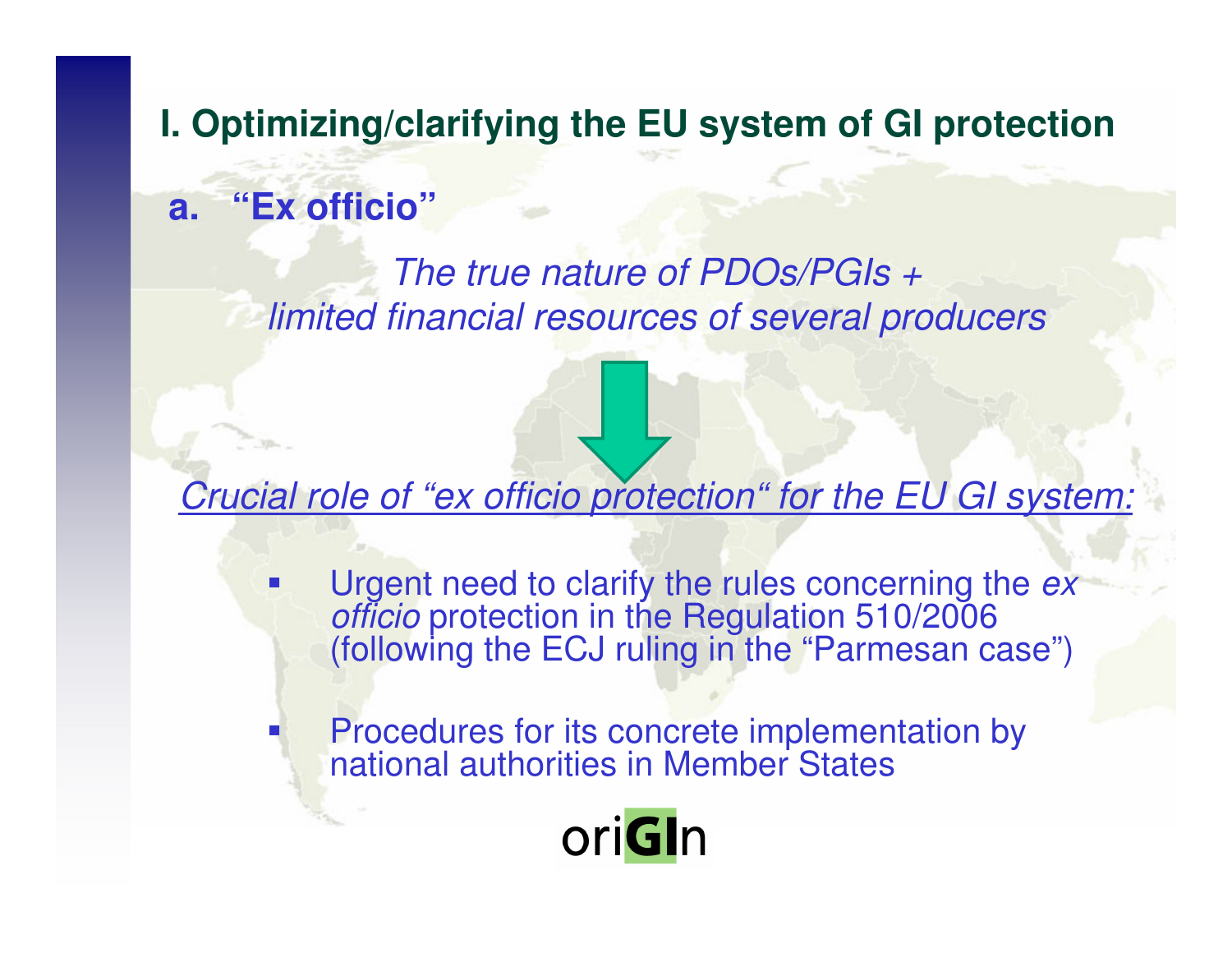#### **I. Optimizing/clarifying**

o **b. Reg. 510/2006:** Exhaustive list of products covered by protection is not effective:

> Alternative: An indicative list + a general definition of the concept of GIs (case-by-case evaluation by the Commission and no need of subsequent legislative interventions)

o **c. Harmonization of the 3 EU systems** (Single Register): simplification + coherence

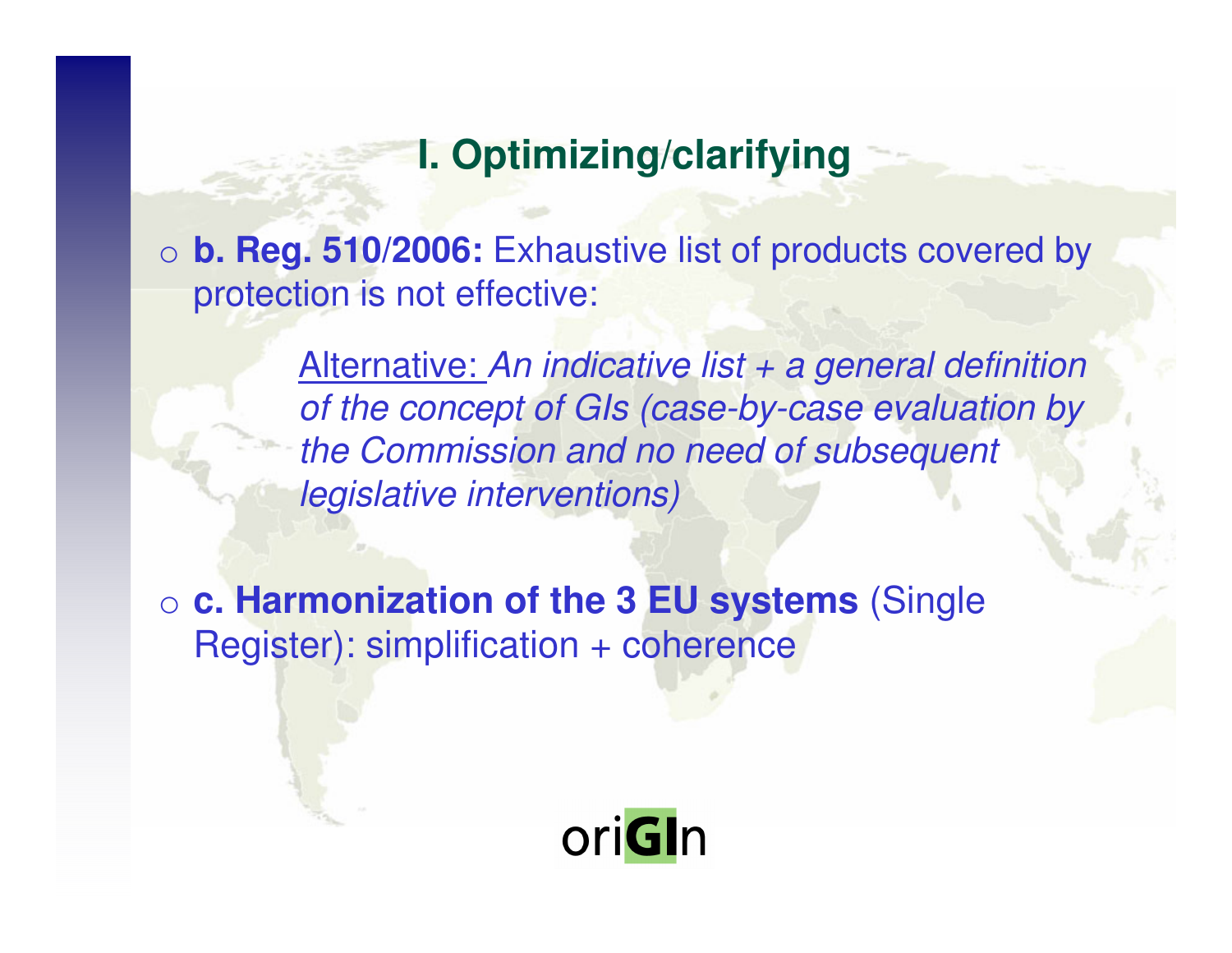#### **II. GIs and trademarks**

Preliminary considerations:

o Trademarks provide geographical names with a different kind of protection (in terms of costs of registration, extent of protection, enforcement, etc.) compared to PDOs/PGIs

o The EU sui generis system (Reg. 510/06, Reg. 479/2008 and Reg. 110/2008) better fits the interests of GI producers

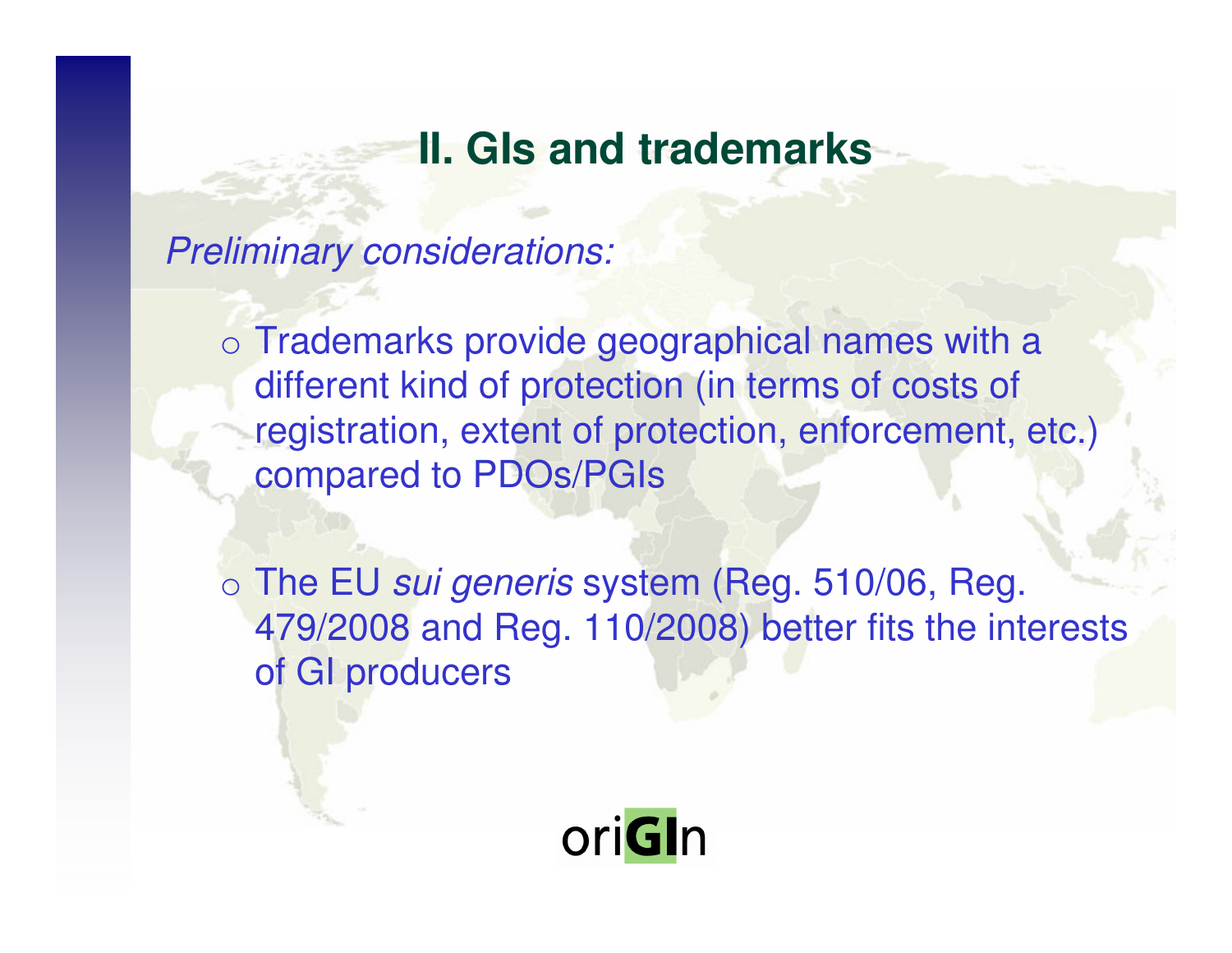**II. GIs and trademarks** 

**Trademarks' registration of geographical names are useful to get protection in countries outside the EU:**

a) Through a national registration (e. g.: certification marks in the US)

b) Or through an international registration via the Madrid System (WIPO)

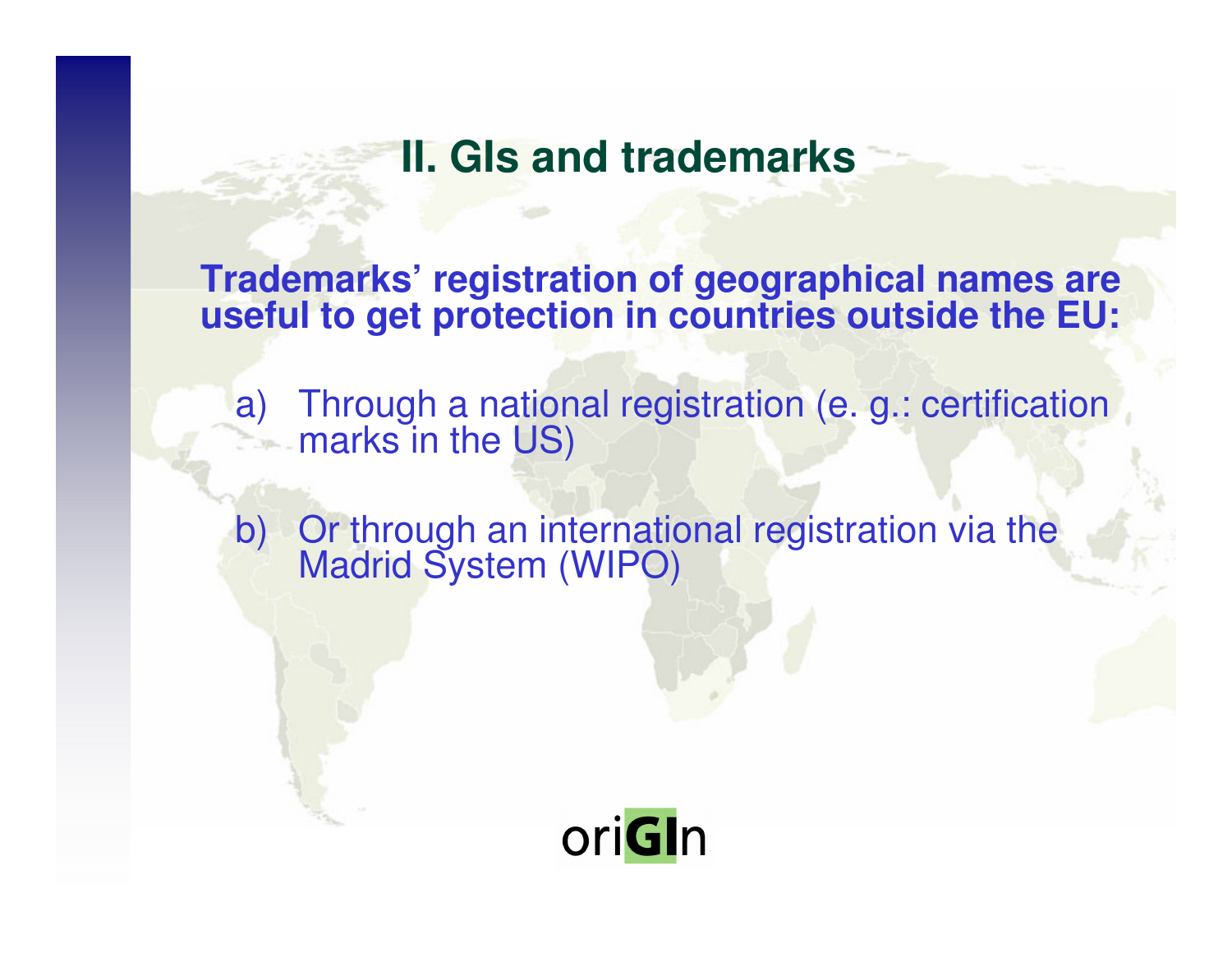#### **II. GIs and trademarks**

o Several trademarks' applications identical of confusingly similar to PDOs/PGIs have been registered all aroundEurope by non-authorized entities

o Need to clarify the application of art. 13 and 14 of the EC Reg. 510/06 (+ art. 44 and 45 of the Reg. 479/2008 and art. 16 and 23 of Reg. 110/2008) to national trademark offices and OHIM

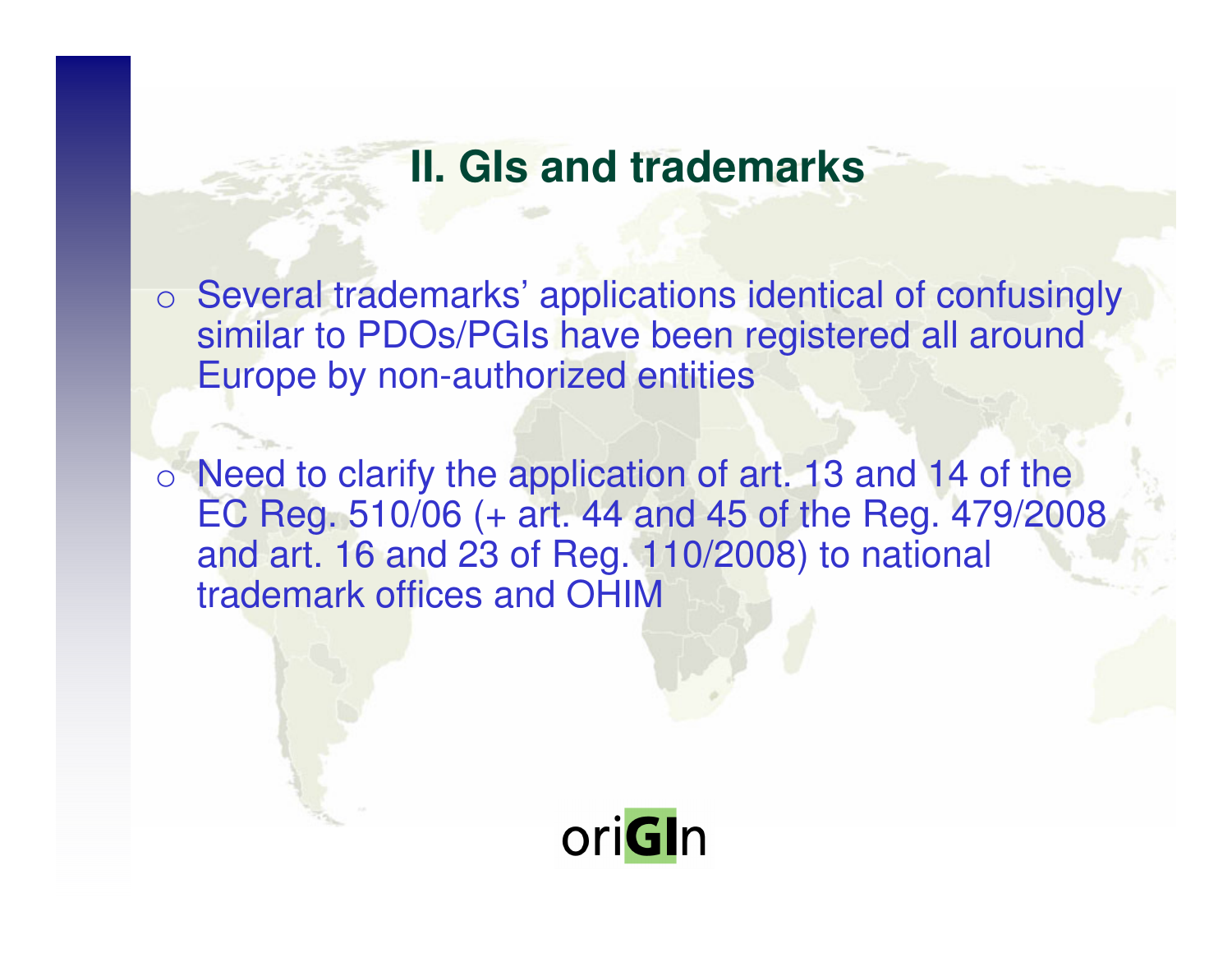# **III. Strengthening the role of GI producers' associations**

- **Service Service** Management of production volumes
- Promotion of PDOs-PGIs
- "Packaging in the area of production" ("conditionnement dans la zone géographique")
- Measures to ensure that the name of the PDO/PGI is used in a correct manner in the sales denomination of processed products/prepared foods

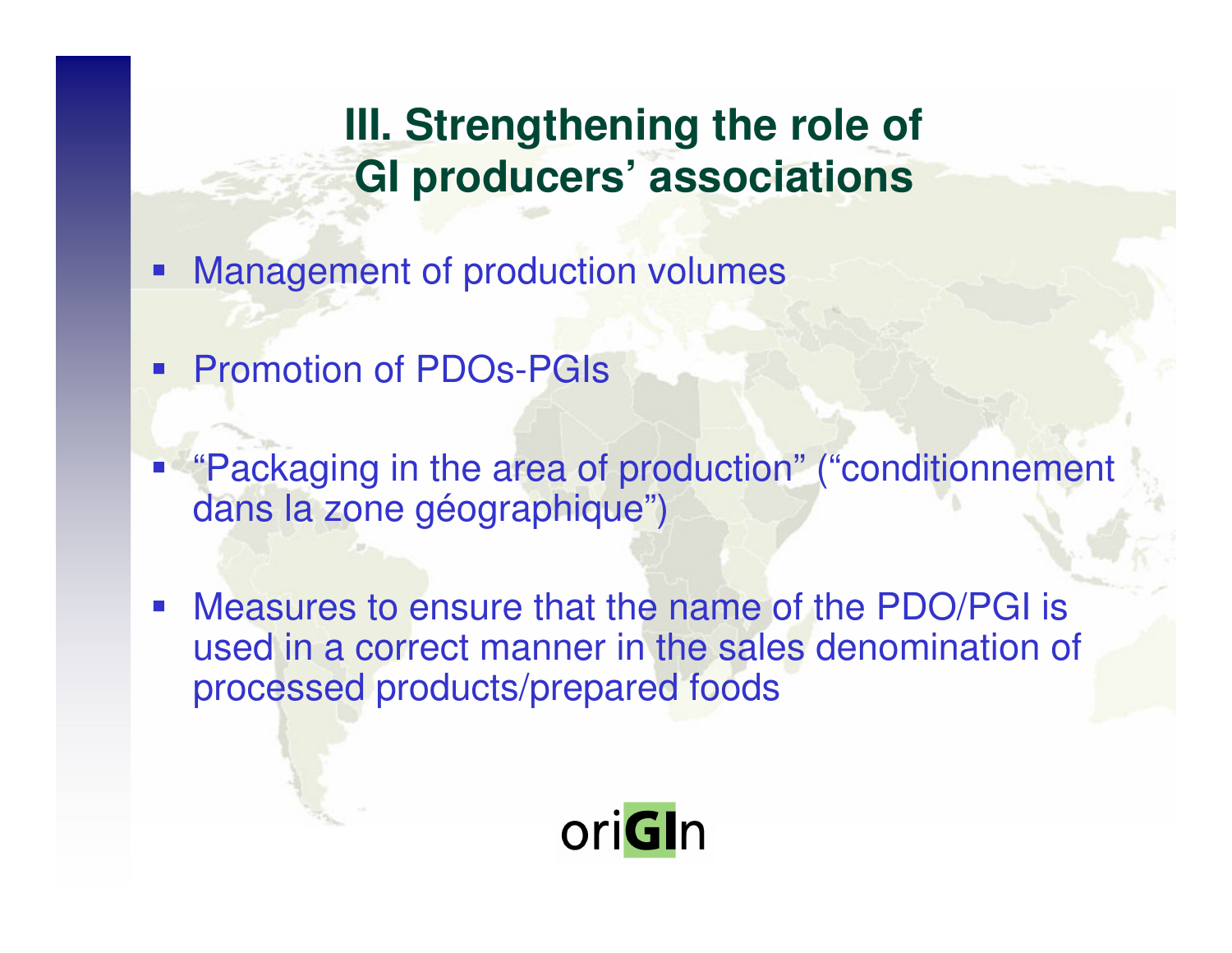### **III. Strengthening the role of GI producers**

Proposed criteria:

The GI ingredient is the only one of its category

II. The company that uses the GI ingredient must be able to prove the origin of the GI

III. GI producers' group must authorise the use of its protected name in the sales denomination of processed product and controls are carried out to ensure enforcement

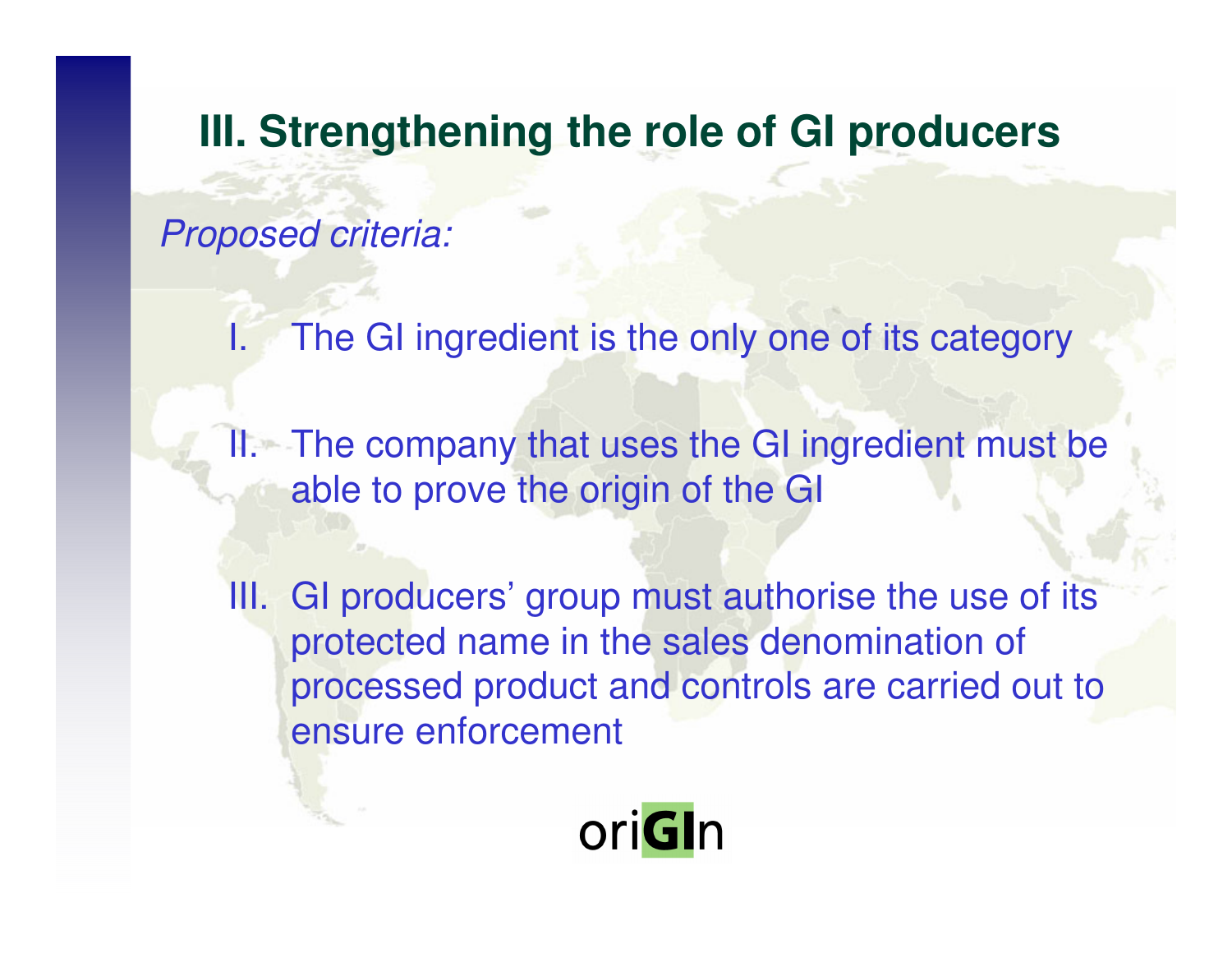# **IV. Additional criteria to grant protection**

a. Stricter criteria for PGIs to stress the link with geographical area

- **Current distinction between PDOs and PGIs should be** kept
- The existing "*two-tier system"* well reflects the needs of the various producers in Europe (some lacking the raw materials in the production area)
- The "differentiation" recently achieved through the 2 logos is a positive step: need to promote the logosamong consumers

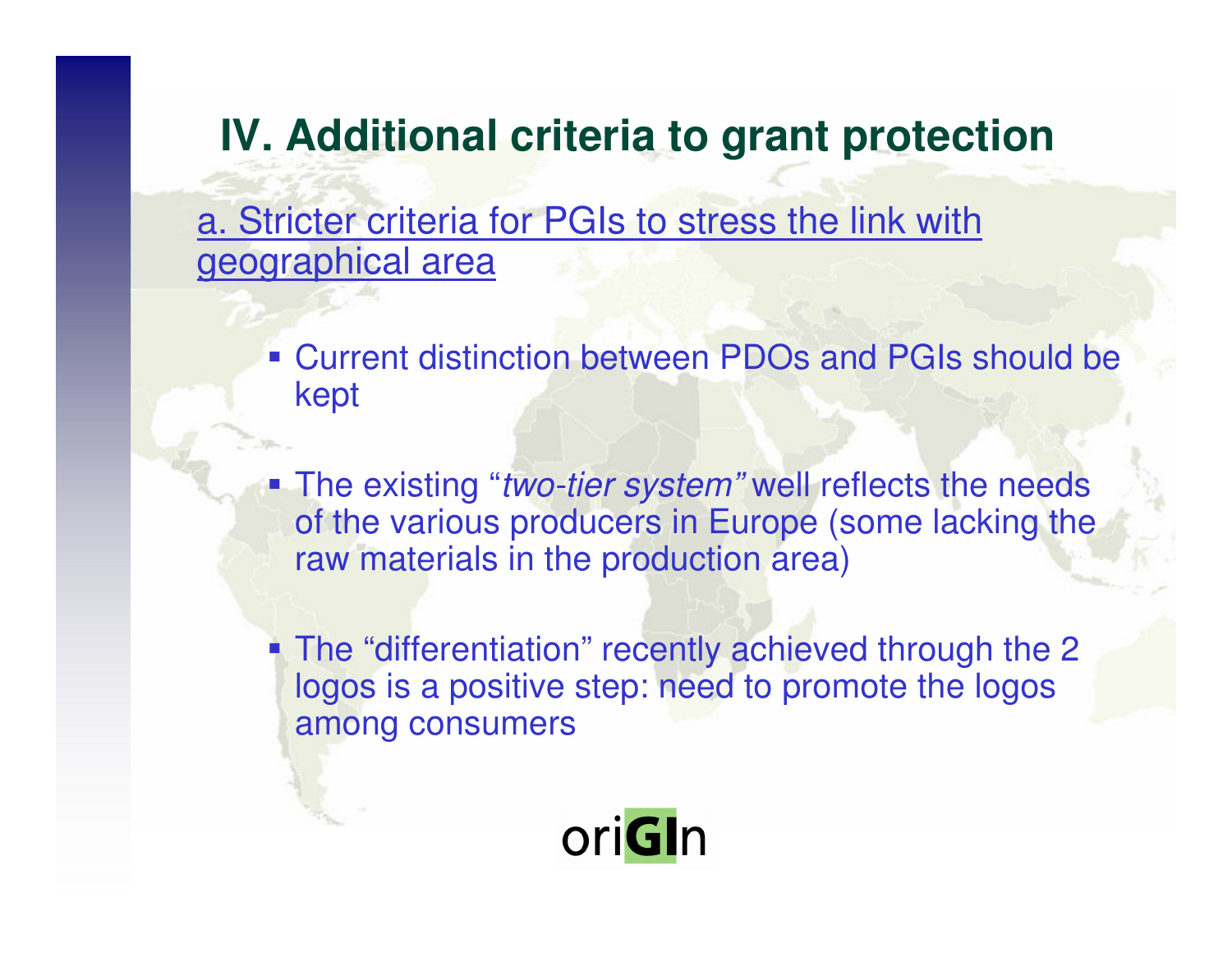# **IV. Additional criteria to grant protection**

#### b. Sustainability as part of the specification

- $\blacksquare$  Sustainability cannot be introduced without encroaching into theGI concept itself
- **GIs** (like trademarks, patents, copyright, etc.) are IPRs and therefore human rights (the right of benefit from the result of human ingenuity and intellect)
- When the definition of PDO or PGI is met (the rationale is that the product must be linked to the "terroir"), then the rights should be conferred
- Such limitation would hurt the small producers in Europe, which are so important for local development and for the preservation of the environment and ancient "savoir-faire"

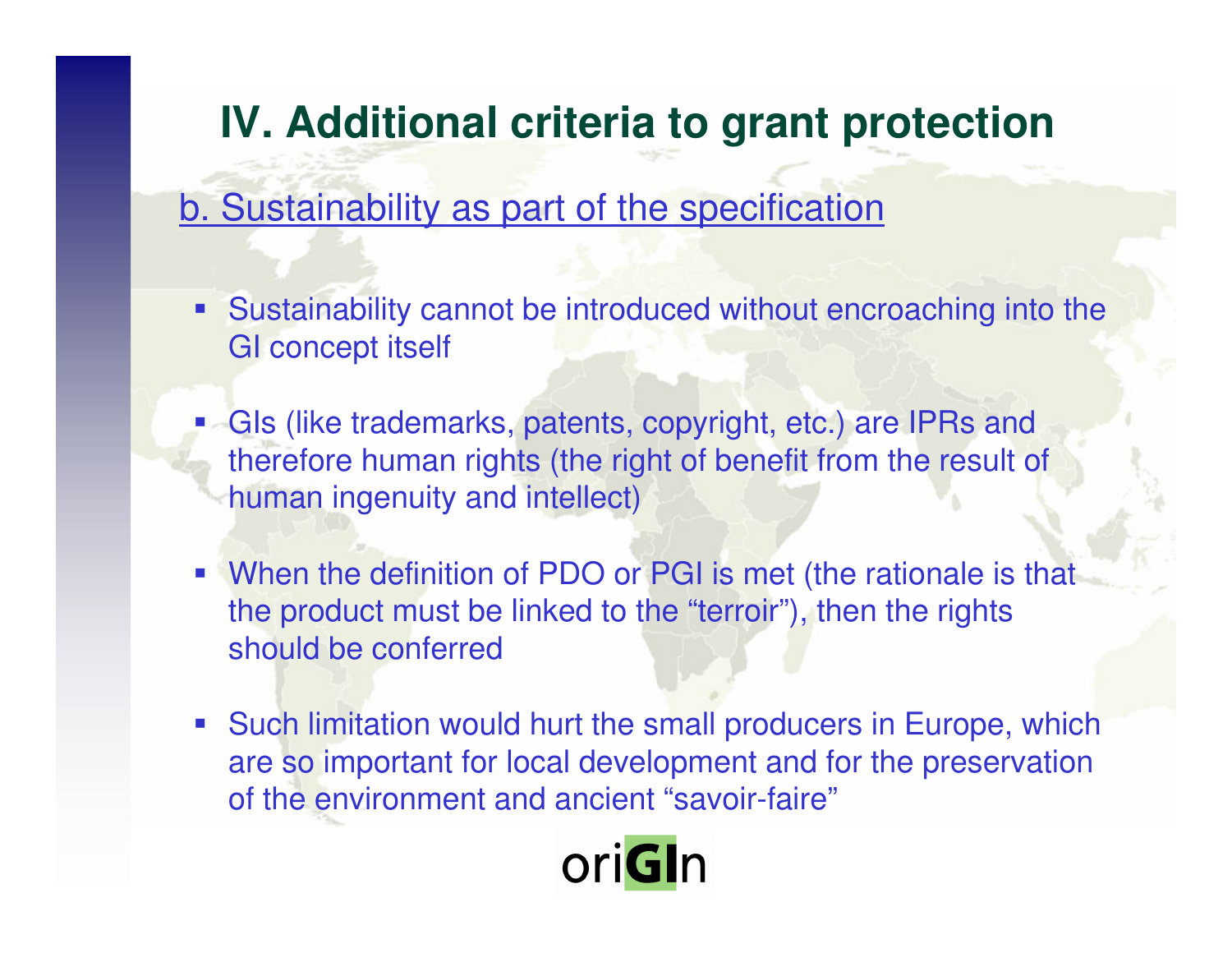## **V. GIs protection: the international dimension**

Main problems for producers seeking protection outside the EU are encountered in countries that protect geographical names through trademarks:

o Geographical names considered generic

o An earlier registration (trademark) is in force

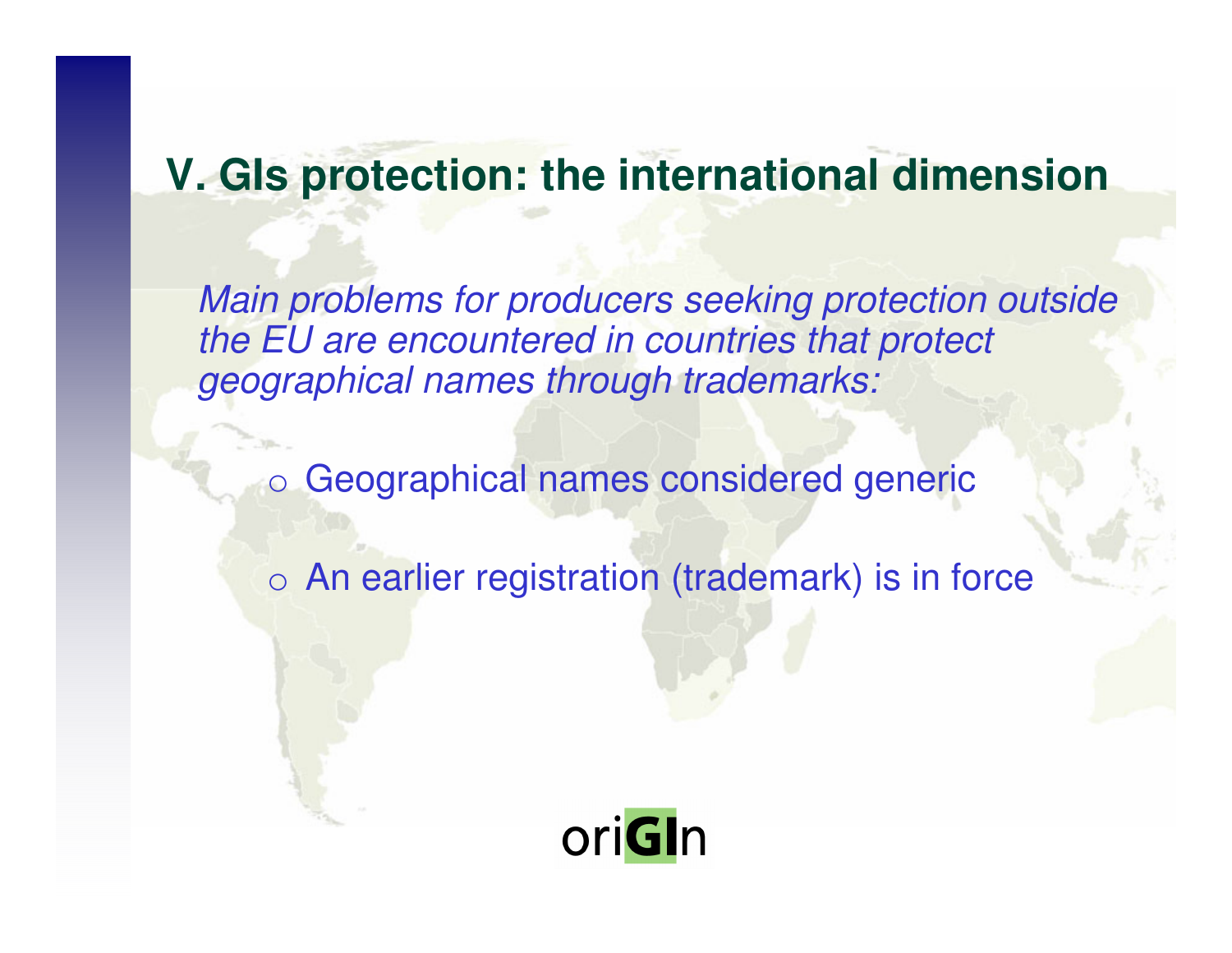### **V. GIs protection: the international dimension**

Solutions:

o Strengthening WTO rules ("GI extension" + establishment of a truly multilateral Register, opened to all products and producing meaningful legal effects) + technical assistance to third countries

o Signature of regional and bilateral agreements with "strategic countries" (consultation with GI producers)

o GIs included in the scope of application of the Anti-Counterfeiting Trade Agreement: ACTA

o Flexibility in accepting third countries GI in the EU Register